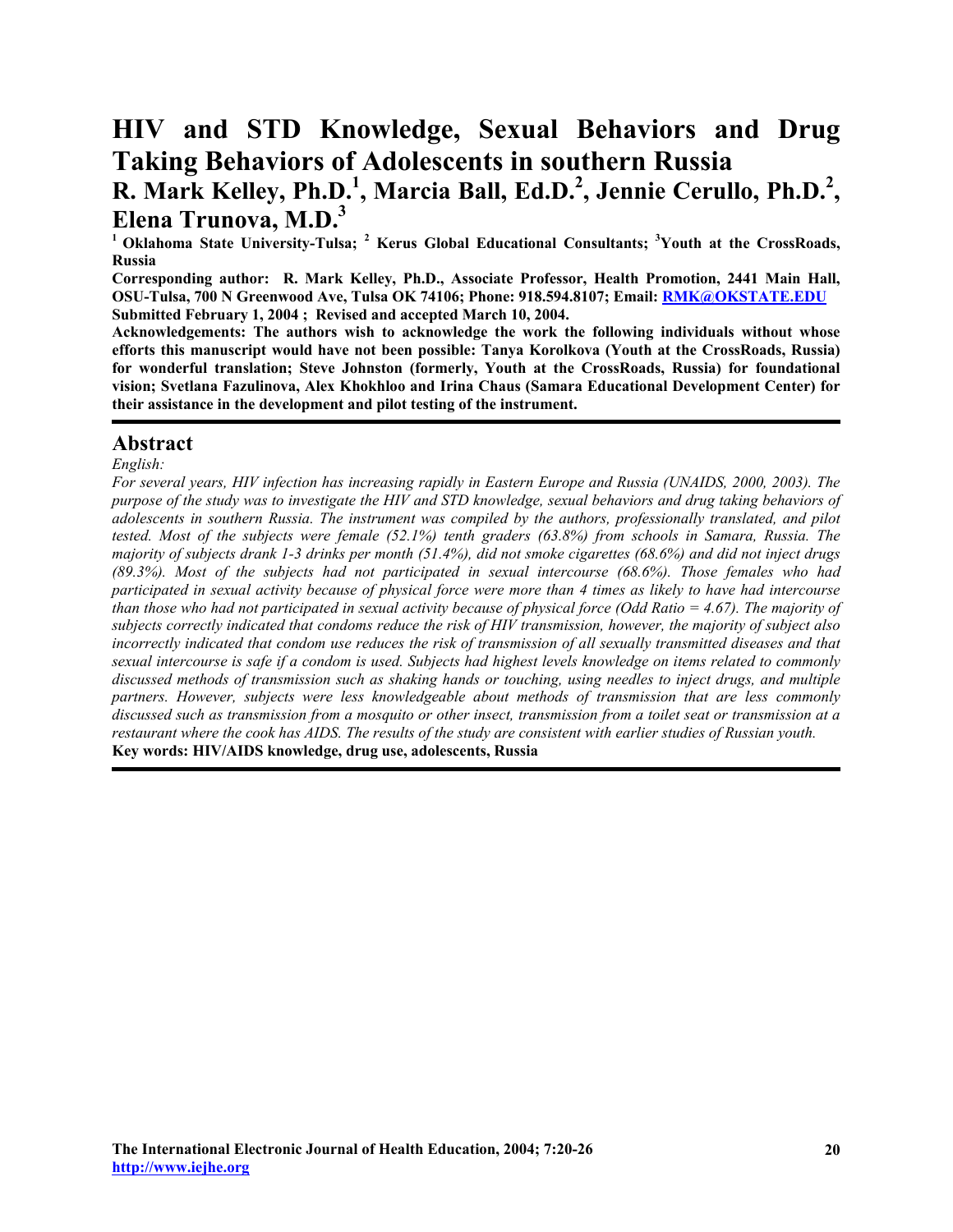# **Introduction**

**H**IV/AIDS is having its most severe impact on the adult population of countries, which because of economic challenges are not able to provide adequate primary prevention strategies. Specifically, those in the 24-35 aged group are most affected (UNAIDS, 2000). Given the typical amount of time between being infected with HIV and death from AIDS, it is likely that most of the 11.5 million people who have died were infected during their late teens or early 20s. Therefore, HIV infection and behaviors that could lead to HIV infection among adolescents continues to be a concern in many parts of the world.

 HIV infection rates continue to rise in most regions of the world including the Russia and Eastern Europe (UNAIDS 2002). HIV rates have increased dramatically in Russia and Eastern Europe since the mid-1990s (UNAIDS, 2002). Currently, the HIV/AIDS epidemic is growing more rapidly in Russia and Eastern Europe than any region. While many studies have examined adolescent sexual knowledge, attitudes, and behavior and other HIV infection risk factors in North America and Europe, fewer have examined the same issues within Russian youth (Pinkerton et al., 2003; Kelly et al., 2001; Amirkhanian, Tiunov & Kelly, 2001; Lunin, Hall, Mandel, Kay & Hearst, 1995) and the authors found none that have examined adolescent HIV/AIDS risk factors or sexual behaviors in the Samara region.

 A variety of studies have investigated the use of alcohol, tobacco and other drugs (ATOD) among adolescents in selected areas of Russia. Romanova and Grechanaia (1999) investigated ATOD use among early adolescents in Moscow. Blum, Blum, Phillips, Smith, and Slap (1996) reported on a variety of adolescent health issues, including ATOD, among adolescents in Moscow and St. Petersburg. However, again none were found that examined ATOD use among adolescents in the Samara region.

 The purpose of this study was to add to the body of knowledge about Russian adolescent risk behaviors by examining the knowledge, attitudes and behaviors related to HIV/AIDS and other related constructs in adolescents in a region of Russia about which little research has been published. The data collected for this study was part of the *Youth at the CrossRoads*, a character education based HIV/AIDS curriculum that is currently in use in approximately 45 countries in Central America, Eastern Europe, Asia, Africa, and the Middle East.

# **Methods**

#### *Demographics*

 The sampling procedure for the study was a nonprobability sample of convenience using intact classrooms in the city and region of Samara in southern Russia. According to McDermott and Sarvela (1999, p 267) such a sampling procedure is appropriate and useful in the ". . . exploration of issues not previously examined." School administrators and classroom teachers selected intact classrooms from fourteen schools. The 290 subjects were primarily females ( $n = 151, 52.1\%$ ) and in the tenth grade ( $n = 185, 63.8\%$ ). The remaining subjects were in the 9<sup>th</sup> (19.3%, n = 56,) and 8<sup>th</sup> (7.6%, n = 22) grades. The average age of the subjects was slightly less than 15 years. Most of the subjects  $(n = 231)$ , 79.7%) lived with both parents and 17.9% lived with mother only.

#### *Instrumentation*

 The instrument was designed to elicit information related to HIV/AIDS knowledge, HIV transmission knowledge, sexual behaviors and attitudes toward moral values. The items that comprised the instrument were obtained from a variety of sources including previous existing instruments. The behavioral items were adapted from the YRBS (Kann et al., 1997; YRBS, 2001) and were modified slightly to be culturally relevant. The knowledge items were developed by the researchers to test knowledge related to HIV/AIDS and HIV/AIDS transmission. The instrument also included attitudinal items the analysis of which is not part of this paper. The reliability of the knowledge and attitudinal scales ranged from  $r = .74$  for the Inner Dimension (Spirituality) scale to  $r = .68$  for the Person of Values scale. After the instrument was compiled, professionally trained translators translated the instrument into Russian. Following translation, each item was reviewed concurrently by the instrument developers and by researchers from the Samara Educational Development Center to ensure that the original intent of each item was maintained after translation. The panel of researchers and translators also reviewed the translated instrument for face validity. The instrument was then piloted with a small group of students in Samara. Only minor changes were deemed necessary at that time. Institutional Review Board approval for the research protocol was obtained from the University of Wisconsin - La Crosse with assistance from the Samara Educational Development Center. *Administration* 

 Trained researchers collected the data using intact classrooms. The classrooms were chosen by educational officials in Samara to be representative of the student population of the region. The researchers followed a written questionnaire administration protocol and script to standardize data collection. The subjects responded to the instrument using an optical scan form. Upon completion by the subjects, the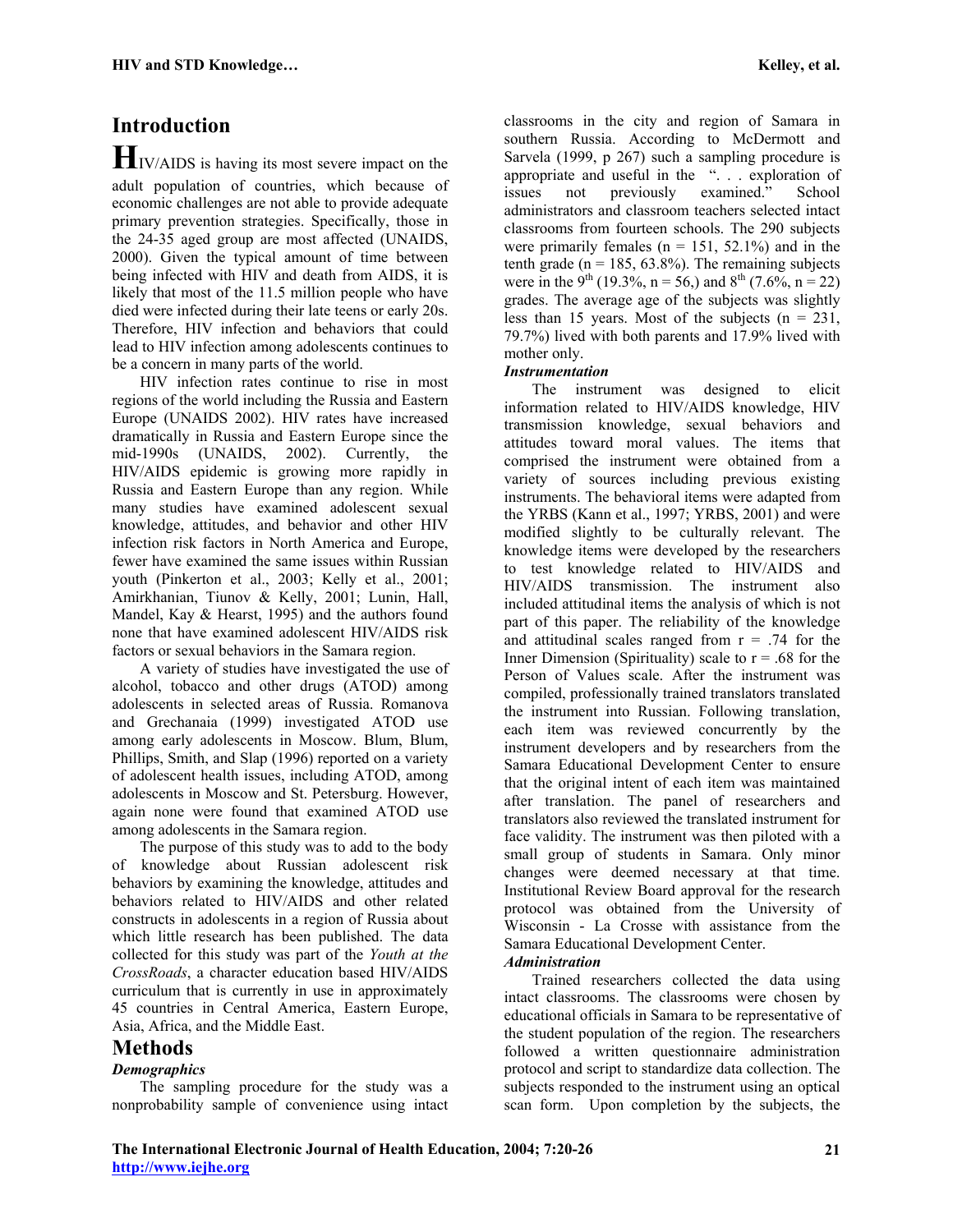optical scan forms were placed in an envelope that was sealed and transported to the US for analysis. The transportation of the data included both the public mail system and private carriers to insure timely delivery and analysis.

# **Results**

#### *Background Information*

The majority of the subjects  $(79.7\% \text{ n} = 231)$ lived with both of their parents. None of the subjects reported having any family members who were HIV positive. In response to a question about where they received most of their information about sex, the most common responses were: television =  $28.6\%$  (n  $= 83$ ); magazines - 21.4% (n = 62); friends - 21.7% (n = 63). Very few subjects indicated their primary source of information about sex was parents (6.2%, n  $= 18$ ) and schools (2.1%, n = 6). In response to the question regarding how often they used pornography, the most common response was "rarely/never" (37.2%, n=108). Other response options were "a few times per year" (30% (n = 87); "monthly" (16.6%, n  $=$  48); "weekly" (10.3%, n=30); and "daily" (5.9%, n  $= 17$ ).

#### *Drug-Taking Behavior*

 The results of items regarding drug-taking behavior are summarized in Table 1. The majority of the subjects  $(51.4\%), n = 149$  reported drinking 1-3 drinks per month while 70 (24.1%) never drank. The most commonly reported age of first drink was age 12-13 (35.9%, n = 104) followed by age 14-15  $(31.4\% \, n = 91)$ . With regard to smoking cigarettes, most subjects did not smoke any cigarettes (68.6%, n  $=$  199), while only 17 (5.8%) smoked 7 or more cigarettes per day. The overwhelming majority of subjects (89.3%,  $n = 285$ ) reported they did not inject drugs. One subject reported injecting drugs 1 time or less per year, one subject reported injecting drugs several times per year, one subject reported injecting drugs several times per month and two subjects reported injecting drugs at least once per month.

#### *Sexual Behavior*

 The results of items regarding sexual behaviors are summarized in Table 2. The majority  $(68.6\%), n =$ 199) of the subjects had not participated in sexual intercourse. Thirty-two females (22.2%) and 34 males (30.9%) reported having sexual intercourse. Fourteen of those who reported having sexual intercourse did not respond to the gender question. Of those who reported having sexual intercourse  $(n =$ 80), the most commonly reported age of first intercourse was  $14-15$  (67.5%, n = 54) followed by 12-13 (16.3%,  $n = 13$ ). Of those who had participated in sexual activity only two (2.5%) indicated their first intercourse occurred at age 10-11. A higher percentage of females reported not having

| <b>Table 1. Drug Taking Behavior</b> |       |      |  |
|--------------------------------------|-------|------|--|
| <i><b>Characteristic</b></i>         | $n =$ | %    |  |
| Alcohol use                          |       |      |  |
| 1-3 drinks per month                 | 149   | 51.4 |  |
| Never drank                          | 70    | 24.1 |  |
| 4-6 drinks per month                 | 63    | 21.7 |  |
| Age of first drink                   |       |      |  |
| $12 - 13$                            | 104   | 35.9 |  |
| $14 - 15$                            | 91    | 31.4 |  |
| Did not drink                        | 69    | 23.8 |  |
| Cigarette use                        |       |      |  |
| Did not smoke                        | 199   | 68.6 |  |
| 1-3 cigarettes/day                   | 45    | 15.5 |  |
| 4-6 cigarettes/day                   | 28    | 9.7  |  |
| 7-10 cigarettes/day                  | 10    | 3.4  |  |
| $> 10$ cigarettes/day                | 7     | 2.4  |  |

participated in sexual intercourse (females = 77.8%, males =  $69.1\%$ ). Of those who reported having intercourse, approximately one-half ( $n = 39$ ) had used a condom at last intercourse. Thirty-eight subjects (13.1%) reported being in a situation where someone used some degree of physical force (twisting your arm, holding you down, etc.) to make them engage in sexual behavior. Further examination revealed that  $46.9\%$  (n =15) of the females who reported having intercourse had also participated in sexual activity because of physical force. Those females who had participated in sexual activity because of physical force were more than 4 times as likely to have had intercourse than those who had not participated in sexual activity because of physical force (Odd Ratio  $= 4.67$ ). Twenty-four (8.3%) subjects reported having sexual intercourse with someone when they did not really want to because of continued arguments. Nine (3.1%) subjects reported having received money or things in return for engaging in sexual activities.

#### *Behavioral Intent*

One half of the subjects  $(50.4\%, n = 138)$ indicated they "definitely will not" or "probably will not" would engage in sexual activities with a partner in the next 3 to 6 months. In contrast, only 20.5% (n = 56) indicated they "probably will" or "definitely will" engage in sexual activities with a partner in the next 3 to 6 months while  $29.2\%$  (n = 80) reported they "possibly will" would engage in sexual activities with a partner in the next 3 to 6 months. The overwhelming majority (96.6%) indicated they were likely to use a condom the next time they had sex. Specifically, 58.7% (n=155) said they "definitely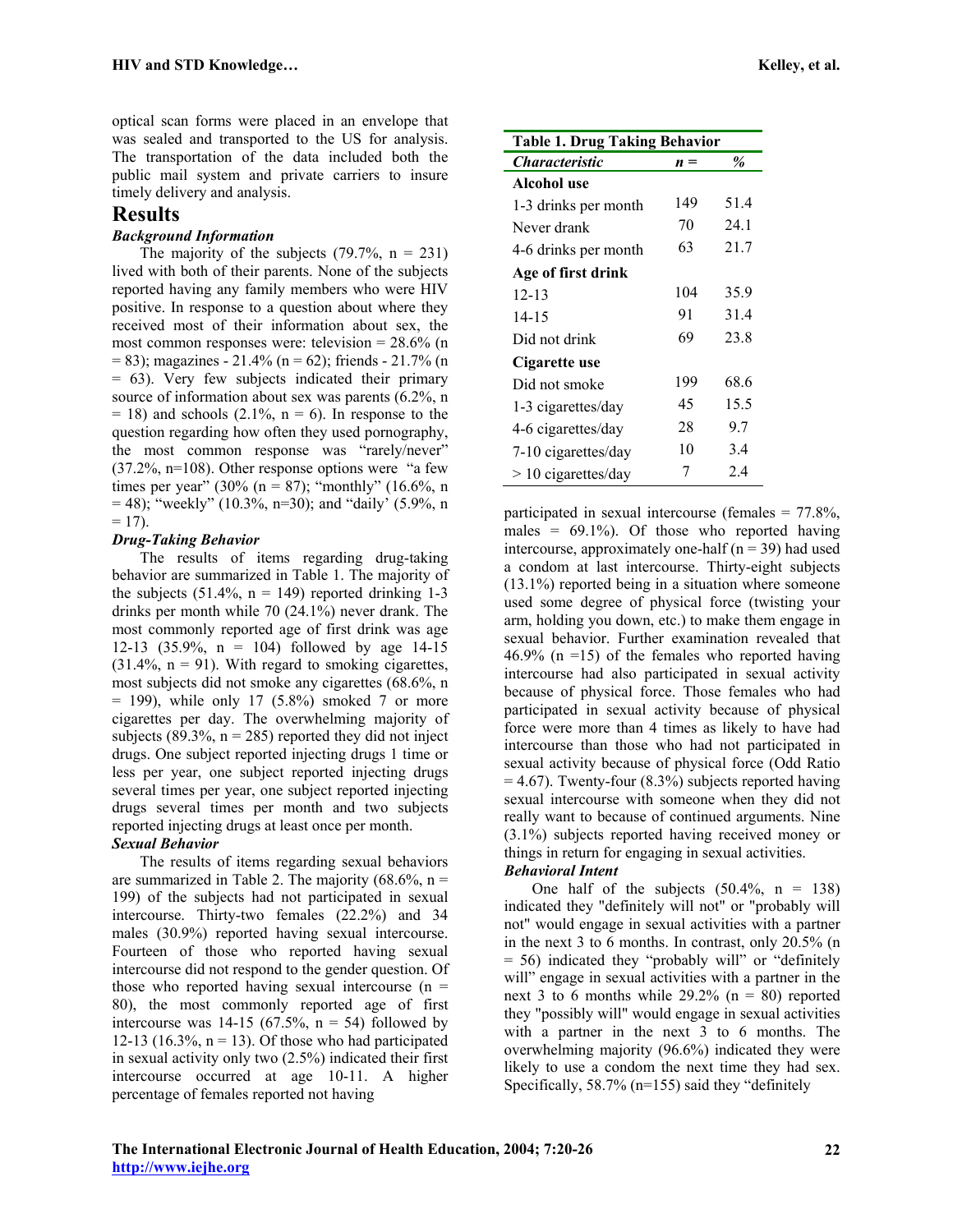| <b>Table 2. Sexual Behavior</b>                      |       |                        |
|------------------------------------------------------|-------|------------------------|
| <i><b>Characteristic</b></i>                         | $n =$ | %                      |
| <b>Sexual intercourse</b>                            |       |                        |
| Yes                                                  | 80    | 27.6                   |
| No                                                   | 199   | 68.6                   |
| Yes - Males                                          | 34    | 24.5                   |
| Yes - Females                                        | 32    | 21.2<br>$\overline{c}$ |
| $Yes - missing gender$                               | 14    | $4.8^{3}$              |
| Age of first intercourse                             |       |                        |
| 14-15                                                | 54    | 67.5                   |
| $12 - 13$                                            | 13    | 16.3                   |
| 16 or older                                          | 11    | 13.8                   |
| $10 - 11$                                            | 2     | 2.5                    |
| Use of condom at last                                | 39    | 48.8                   |
| intercourse                                          |       |                        |
| Engaged in sexual                                    |       |                        |
| behavior because of                                  | 38    | 13.1                   |
| physical force                                       |       |                        |
| Sexual experienced                                   |       |                        |
| females who had                                      |       |                        |
| participated in sexual                               | 15    | 46.9                   |
| activity because of                                  |       |                        |
| physical force                                       |       |                        |
| Engaged in sexual                                    |       |                        |
| behavior because of                                  | 24    | 8.3                    |
| continued arguments                                  |       |                        |
| Received money or thing                              |       |                        |
| in return for sexual                                 | 9     | 3.1                    |
| activities                                           |       |                        |
| Γ<br>percent of males; $2^2$ percent of females; $3$ |       |                        |
| $\sqrt{C}$<br>$\mathbf{1}$                           |       |                        |

percent of total sample

will," 20.1% (n=53) said they "probably will," and 17.8% (n=47) said they "possibly will" use a condom during their next sexual intercourse experience. Almost two-thirds (60.3%,  $n = 160$ ) of the subjects indicated they "definitely will," "probably will," or "possibly will" refuse all sexual relations in order to avoid HIV. The most commonly reported motivation for the choices the subjects made about sexual behavior was "inner or moral convictions" (63.6%, n=168) followed by "benefits to future relationships"  $(20.8\%$ , n=55), "risk of acquiring sexually transmitted diseases"  $(6.8\%, n=18)$ , "other"  $(5.3\%,$ n=14), and "risk of pregnancy"  $(3.4\%, n=9)$ .

#### *HIV and Other STD Knowledge*

 Table 3 presents the percent of subjects who correctly answered HIV and other STD knowledge questions. Of the 15 items that assessed general HIV and other STD knowledge, the average number of items answered correctly was 8.3 (55.3%). The majority of subjects correctly indicated that condoms reduce the risk of HIV transmission, however, the

majority of subject also incorrectly indicated that condom use reduces the risk of transmission of all sexually transmitted diseases and that sexual intercourse is safe if a condom is used. The majority of subjects also did not correctly understand that women are at an increased risk for transmission of STDs and are at an increased risk for damage to their bodies.

#### **Table 3. Percent of subjects who correctly answered HIV and Other STD Knowledge questions**

| Item (correct response)                                                                                                                 | Percent<br>correct |
|-----------------------------------------------------------------------------------------------------------------------------------------|--------------------|
| Persons with HIV can transmit the virus<br>even if they are not feeling sick. (T)                                                       | 92.3               |
| Most people with AIDS are<br>homosexuals. (F)                                                                                           | 80.6               |
| The level of virus in the body stays the<br>same from the point of infection until<br>death. (F)                                        | 68.7               |
| Other sexually transmitted diseases can<br>cause death. (T)                                                                             | 80.7               |
| Having other sexually transmitted<br>disease can increase someone's risk for<br>acquiring HIV infection through sexual<br>behavior. (T) | 73.7               |
| Women experience more physical<br>damage to their bodies than men if they<br>acquire a sexually transmitted disease.<br>(T)             | 46.7               |
| Most babies born to an HIV infected<br>mother will have the virus in their body<br>at birth. $(F)$                                      | 13.9               |
| It is possible to get HIV from prolonged<br>passionate kissing. (T)                                                                     | 65.4               |
| Condom use reduces the risk of HIV<br>transmission. $(T)$                                                                               | 94.8               |
| Condom use reduces the risk of<br>transmission of all sexually transmitted<br>diseases. $(F)$                                           | 15.1               |
| HIV is present in all body fluids of an<br>infected person. (T)                                                                         | 44.5               |
| Engaging in sexual activity at an early<br>age increases one's risk for acquiring a<br>sexually transmitted disease. (T)                | 62.3               |
| Sexual intercourse is safe if a condom is<br>used during intercourse. (F)                                                               | 33.5               |
| Women are more likely to get sexually<br>transmitted disease from men than men<br>are likely to get them from women. (T)                | 25.2               |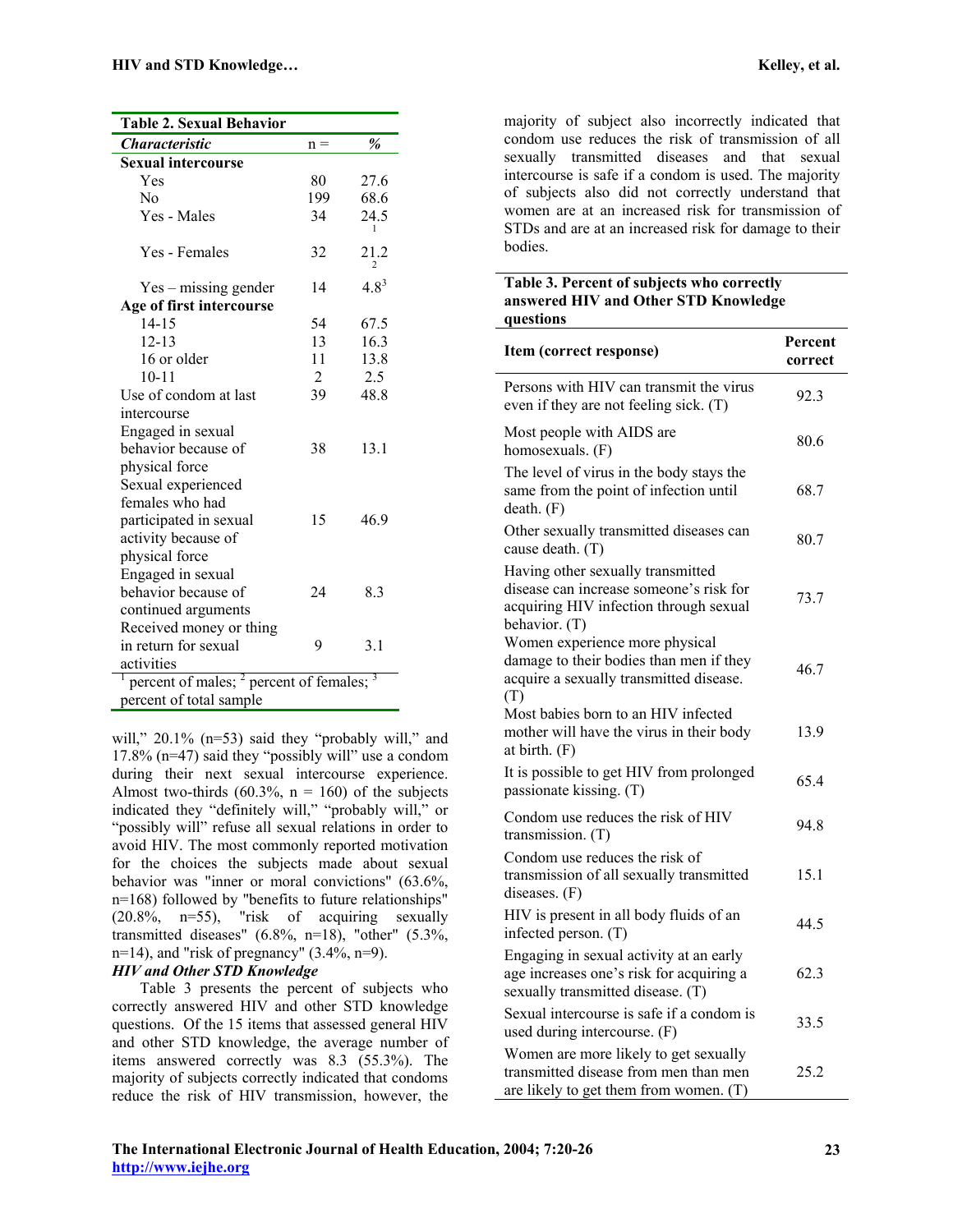#### *HIV/AIDS Transmission Knowledge*

 There were 10 items that were used to assess the subjects' knowledge of HIV transmission. Response options were "Very likely," "Somewhat likely," "Unlikely," and "Not possible." Table 4 presents the percentage of these items that were answered correctly. Subjects had highest levels knowledge on items related to commonly discussed methods of transmission such as shaking hands or touching, using needles to inject drugs, and multiple partners. However, subjects were less knowledgeable about methods of transmission that are less commonly discussed such as transmission from a mosquito or other insect, transmission from a toilet seat or transmission at a restaurant where the cook has AIDS.

**Table 4. Percent of subjects who correctly answered HIV/AIDS Transmission questions** 

| Item (correct response)                                                                                        | Percent<br>correct |
|----------------------------------------------------------------------------------------------------------------|--------------------|
| A person could get HIV/AIDS from a<br>toilet seat. (Not possible)                                              | 33.0               |
| A person could get HIV/AIDS from<br>being coughed on or sneezed on by<br>someone who has AIDS. (Not possible)  | 42.7               |
| A person could get HIV/AIDS from<br>shaking hands or touching someone<br>who has AIDS. (Not possible)          | 67.4               |
| A person could get HIV/AIDS if they<br>have another type of sexually<br>transmitted disease. (Somewhat likely) | 40.1               |
| A person could get HIV/AIDS if they<br>are at a restaurant where the cook has<br>AIDS. (Not possible)          | 31.3               |
| A person could get HIV/AIDS from<br>donating blood. (Unlikely)                                                 | 1.7                |
| A person could get HIV/AIDS from<br>mosquito or other insect. (Not possible)                                   | 27.4               |
| A person could get HIV/AIDS from<br>having multiple sexual partners. (Very<br>likely)                          | 60.8               |
| A person could get HIV/AIDS from<br>using needles to inject drugs. (Very<br>likely)                            | 63.7               |
| A person could get HIV/AIDS by<br>sleeping in the same room with<br>someone who AIDS. (Not possible)           | 47.2               |

# **Discussion**

There are several of the results that are worthy of further discussion. First, fewer of the subjects reported having sexual intercourse when compared

with comparably aged youth from the United States. In this study, 28.7% (80 of 279) of the adolescents reported having participated in sexual intercourse. In contrast, the Youth Risk Behavior Surveillance (Kann et al., 1997; YRBS, 2001) reported that approximately 45% of the respondents had ever participated in sexual intercourse. The AddHealth study (1999) reported that approximately 40% of adolescents in the United States have participated in sexual intercourse. The average ages of the subjects in the AddHealth and YRBS studies were older than the current study by approximately one and two years respectively. Therefore, it is possible that the differences in sexual activity may be a result of the difference in the mean age of the samples. However, other studies (Golod, 1993; Remennick, 1991; Amirkhanian, Tiunov & Kelly, 2001) of Russian adolescents have reported proportion of adolescents participating in sexual intercourse closer to the above-mentioned US studies.

 The findings related to forced sexual activity were similar to previous studies. In this research, 32 females (21.2%) reported having participated in sexuality activity against their wishes as a result of physical force. Lunin et al. (1995) reported that 25% of the females reported unwanted sexual activity. In the current study, 15 of the 32 (46.9%) females who reported having sexual intercourse also reported having been forced to participate in sexual activity by use of physical force while Lunin et al. (1995) reported that 64% of sexually experienced females reported unwanted sexual activities. Lunin et al. (1995) also reported that 16% of sexually inexperienced females had participated in unwanted sexual activities while in the present study 15.5% (17 of 107) of the females who reported not being sexually active indicated they had been forced to participate in sexual activity. Stated another way, in the present study, 46.9% (15 of 32) of the females who had been forced to participate in sexual activity reported being sexually active. Those females who had participated in sexual activity as a result of the use of physical force were more than four times as likely  $(OR = 4.67)$  to report having participated in sexual intercourse. These similar findings from disparate parts of Russia seem to indicate that forced sexual activity may be a serious problem within the female adolescent population.

 The results indicate that the overwhelming majority of subjects were not placing themselves at risk of HIV transmission because of IV drug use. This is an important positive finding in an area where a substantial proportion the HIV transmissions are the result of IV drug use (UNAIDS, 2002). The reported use of IV drugs in this research is lower than that reported in previous studies of other regions of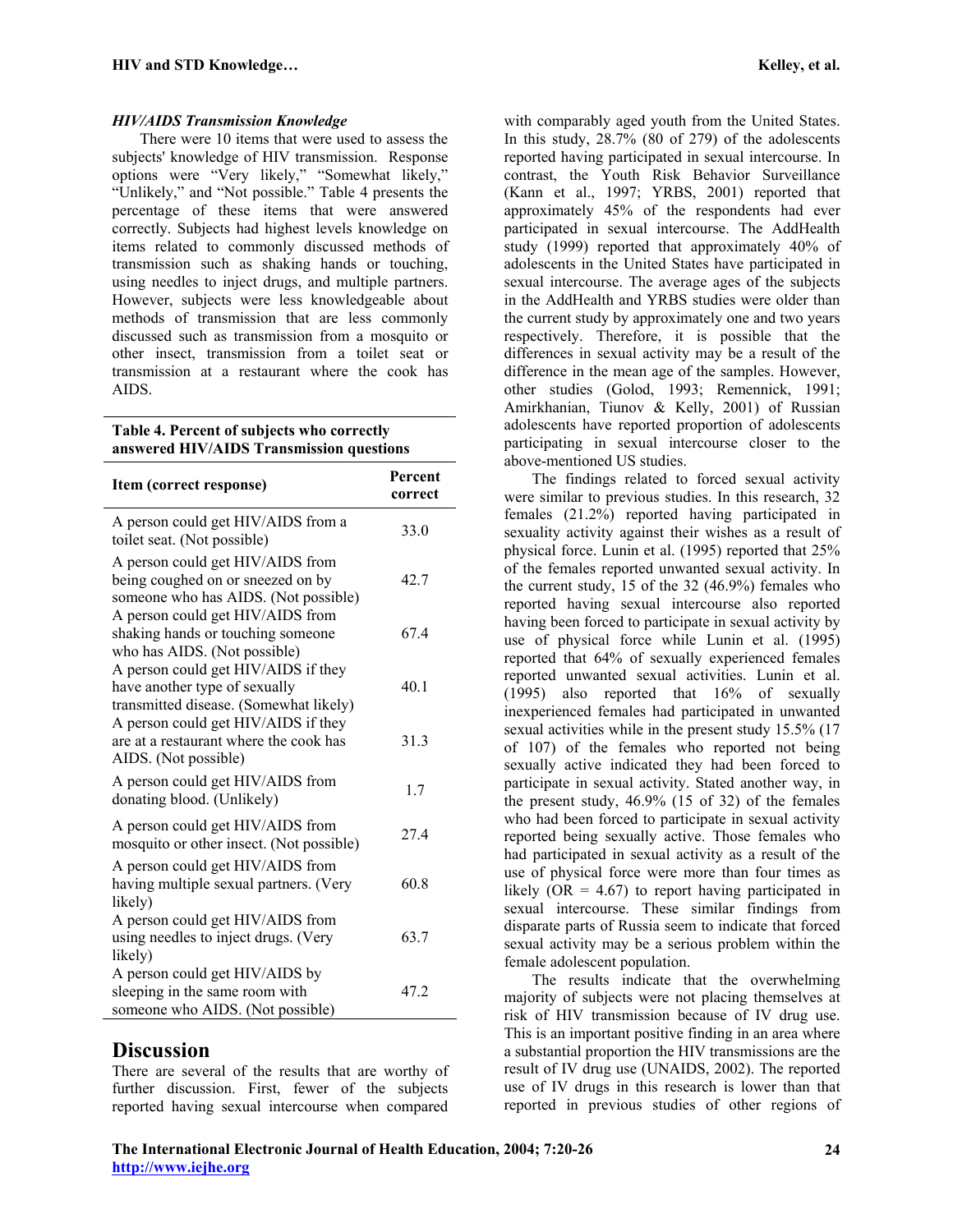Russia and Eastern Europe (UNAIDS, 2002). It is possible that the incidence of IV drug use, if it exists to a similar degree in the Samara region, occurs in a population older that this sample.

 There are also several areas of knowledge related to HIV and other STD and their transmission that are worthy of further discussion. First, more than 70% of the subjects answered correctly on only five of the 25 knowledge questions. The overwhelming majority (85%) of subjects incorrectly thought that condoms can reduce the risk of all sexually transmitted diseases when research has shown that condoms do not reduce the risk of the transmission of Chlamydia and HPV (NIAID, 2001; Kjaer et al., 1997; Kriess et al., 1992; Jamison et al., 1995; Syrjanen et al., 1985; and reduce the risk of herpes (NIAID, 2001, Kjaer et al., 1997; Oberle et al., 1989) and syphilis (NIAID, 2001; Pemberton et al., 1972) by only 40-60%. It is of concern that approximately one-third of the subjects believed that it was possible for a person to get HIV/AIDS by shaking hand with or touching someone who has AIDS. One-third also believed that it was not possible to get HIV/AIDS from using needles to inject drugs. Previous research (Amirkhanian et al., 2001; Lunina & Lunin, (1994) found similar deficits in HIV-related knowledge. The present research was also consistent with previous research (Kelly et al., 2001) with regard to the sources of information related to sexual issues. In this study, the majority of subjects  $(71.7\%), n = 207$ reported getting the majority of their information related to sexuality from television, magazines, or friends.

 In addition, over 98% of the subjects thought that a person could get HIV/AIDS from donating blood. It is difficult to assess the actual risk of HIV transmission from donating blood and is beyond the scope of this study. However, it is clear that the subjects perceived that HIV could be transmitted from donating blood.

 With regard to ATOD use among adolescents in Russia, there are several points that need to be discussed. Blum et al. (1996) report that heavy alcohol use among adolescents. They indicate that as much as one quarter of 14 and 15 year olds are believed to drink daily. They further report that as many as 76% of boys and 94% of girls in St. Petersburg may drink five to six times weekly. Romanova and Grechanaia (1999) reported that only 9% of ninth graders in Moscow had never tried alcohol during their lifetime. In contrast, a much higher proportion of the subjects in this study (24.1%) reported never drinking. With regard to cigarette smoking, inconsistencies also exist between the current study and previous research. Romanova and Grechanaia (1999) reported that 29% of Moscow

ninth graders indicated they had never smoked and Blum el al. (1996) reported that 24% of boys and 94% of girls were current smokers. The findings of the current research are not consistent with the previous results. Only 31% of the subjects reported daily cigarette use and 69% reported they did not smoke any cigarettes. Clearly the reported cigarette use is much lower in the current study than has been preciously reported. At least two possible explanations can be posited. It is possible that alcohol and cigarette varies widely in varying regions of Russia. Examples of these possible variations may be found in the previous research of Blum et al. (1996) and Romanova and Grechanaia, (1999). A second possibility the current sample is not representative of the larger adolescent population in the Samara region.

 The current research has some notable limitations. First, the sample was not a randomly obtained and represents a small percentage of students in Samara and the surrounding region. Generalization of these findings cannot be sustained on this evidence alone. Second, all of the findings are based upon self-reports and may, therefore, be subject to the potential inconsistencies common to self-report data. However, self-report methods are warranted in the exploration of constructs such as values, character issues and knowledge (Chirkov & Ryan, 2001).

 Recommendations for future studies include enlarging the sample and subjects from other cities and regions of Russia. The authors also recommend including older subjects in future studies. A sample of older subjects would likely include larger proportion of individuals who are currently engaging in sexual intercourse and likely a larger proportion of individuals participating in IV drug use. In addition, further studies need to be conducted to explore the issue of forced sexual activity. These further studies should attempt to identify who is using the force.

# **References**

- AddHealth, (1999). The National Longitudinal Study of Adolescent Health. Available at: <http://www.cpc.unc.edu/addhealth/home.html>
- Amirkhanian, Y.A., Tiunov, D.V., and Kelly, J.A. (2001). Risk factors for HIV and other sexually transmitted diseases among adolescents in St. Petersburg, Russia. *Family Planning Perspectives, 33*(3), 106-112
- Blum, R.W., Blum, L., Phillips, S., Smith, P., and Slap, G. (1996). Adolescent Health in Russia: A view from Moscow and St. Petersburg. *Journal of Adolescent Health, 19*(4), 308-314.
- Chirkov, V.I. and Ryan, R. M., (2001). Parent and Teacher Autonomy-support in Russian and U.S.